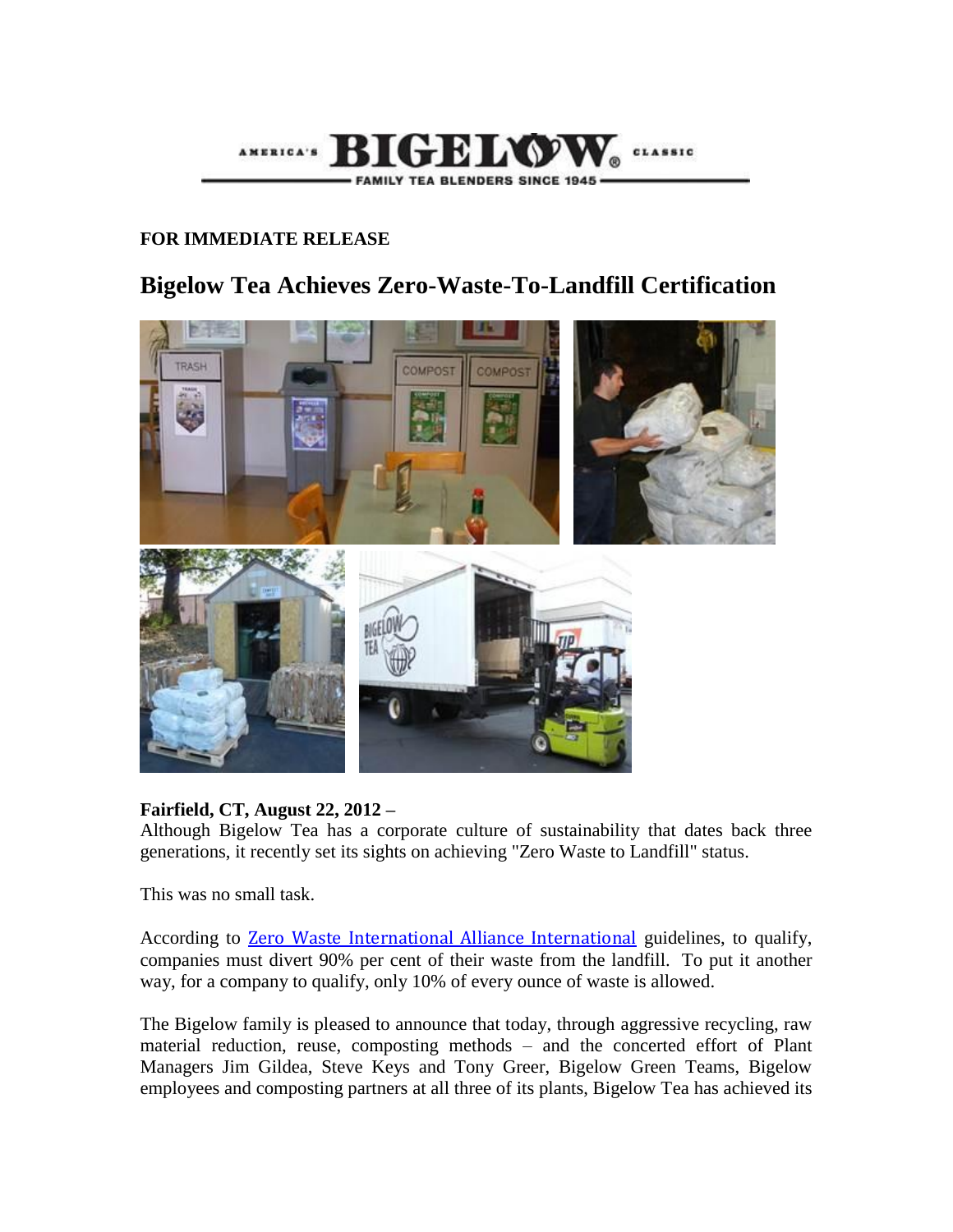goal of being a "Zero Waste to Landfill" company. And it did so by not only meeting, but exceeding minimum requirements. Each of Bigelow's plants diverts between 92 and 100% of solid waste.

The Fairfield, Connecticut facility diverts a full 100% of its trash through composting, recycling and by sending the remains to a local Trash to Energy plants. The Louisville, Kentucky facility currently diverts 95% of its waste materials through composting and recycling. The Boise, Idaho facility diverts 92% also by composting and recycling. And the numbers keep improving.

"We are committed to achieving and maintaining excellence in all facets of our business," says Cindi Bigelow, third generation president of the family business that today employs over 300 people and produces over 1.6 billion tea bags annually. "We set the bar high then challenged company employees to meet it. And meet it they did by finding ways to reduce, reuse and recycle *everything* -- from materials used daily in the manufacturing process to the cups, plates and utensils used in all three cafeterias! Clearly, we're on the right track and that feels great."

Bigelow Tea's greening efforts to date go beyond waste reduction. They include a 5-year savings of nearly 6.5 million kWh of electricity through the installation of 900 solar panels and other initiatives, 800,000 gallons water and 1.7 million cubic feet natural gas.

Together, we are making a difference.

To read more about Bigelow Tea's greening efforts, click on the SustainabiliTEA tab at [bigelowtea.com.](bigelowtea.com)

#### ###

#### About Bigelow Tea Company

100% family owned Bigelow Tea with headquarters in Fairfield, Conn. and plants in Boise, Idaho and Louisville, Kentucky, pioneered the specialty tea category over 65 years ago. Bigelow takes pride in its heritage and successful growth from a one-product, entrepreneurial venture into America's leading specialty tea company. The Bigelow Tea line includes more than 120 varieties of Flavored, Traditional, Green, Organic, Herbal, Decaffeinated and Iced teas – including flagship specialty tea flavor, "Constant Comment®," an all-time American favorite.

In 2003, the company purchased and restored the Charleston Tea Plantation. Based on Wadmalaw Island just south of Charleston, South Carolina, America's original tea plantation cultivates several hundred thousand tea bushes that are descendants of bushes brought from China during the 1700's. The Charleston Tea Plantation has become a "must see" destination for over 50,000 tea lovers and tourists from around the world who visit annually and appreciate information and education about tea, in addition to enjoying American Classic Tea and products which are produced from the tea grown on the premises.